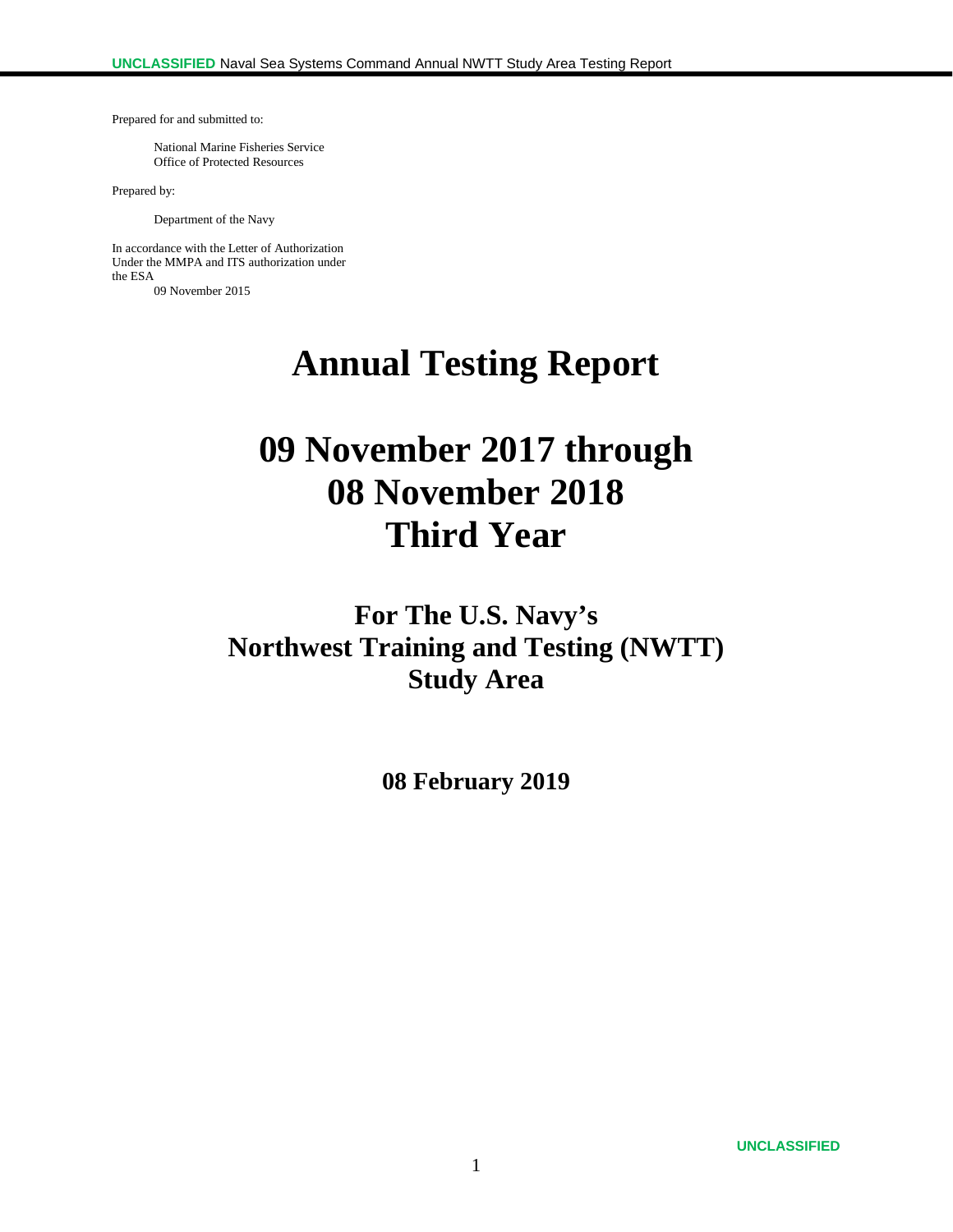# **TABLE OF CONTENTS**

#### ANNUAL NWTT TESTING REPORT

| (1) NWTT – Description of the Level of Testing Conducted in the NWTT Study Area during the Reporting                                                                                                                                                                                                                                                                                                                                                                                  |
|---------------------------------------------------------------------------------------------------------------------------------------------------------------------------------------------------------------------------------------------------------------------------------------------------------------------------------------------------------------------------------------------------------------------------------------------------------------------------------------|
| (i) Total annual and 5-year cumulative usage of each type of sound source                                                                                                                                                                                                                                                                                                                                                                                                             |
|                                                                                                                                                                                                                                                                                                                                                                                                                                                                                       |
|                                                                                                                                                                                                                                                                                                                                                                                                                                                                                       |
| (5) Special NWTT Reporting Areas for Mid-Frequency and High-Frequency Sonar Use<br>(i) Annual amount of MF and HF Sonar Use in the Olympic Coast National Marine Sanctuary<br>(ii) Annual amount of MF and HF Sonar Use in the Humpback Whale Northern Feeding Area<br>(iii) Annual amount of MF and HF Sonar Use in the Stonewall and Heceta Bank Feeding Area<br>(iv) Annual amount of MF and HF Sonar Use in the boundaries of the Grey Whale Northern Puget Sound<br>Feeding Area |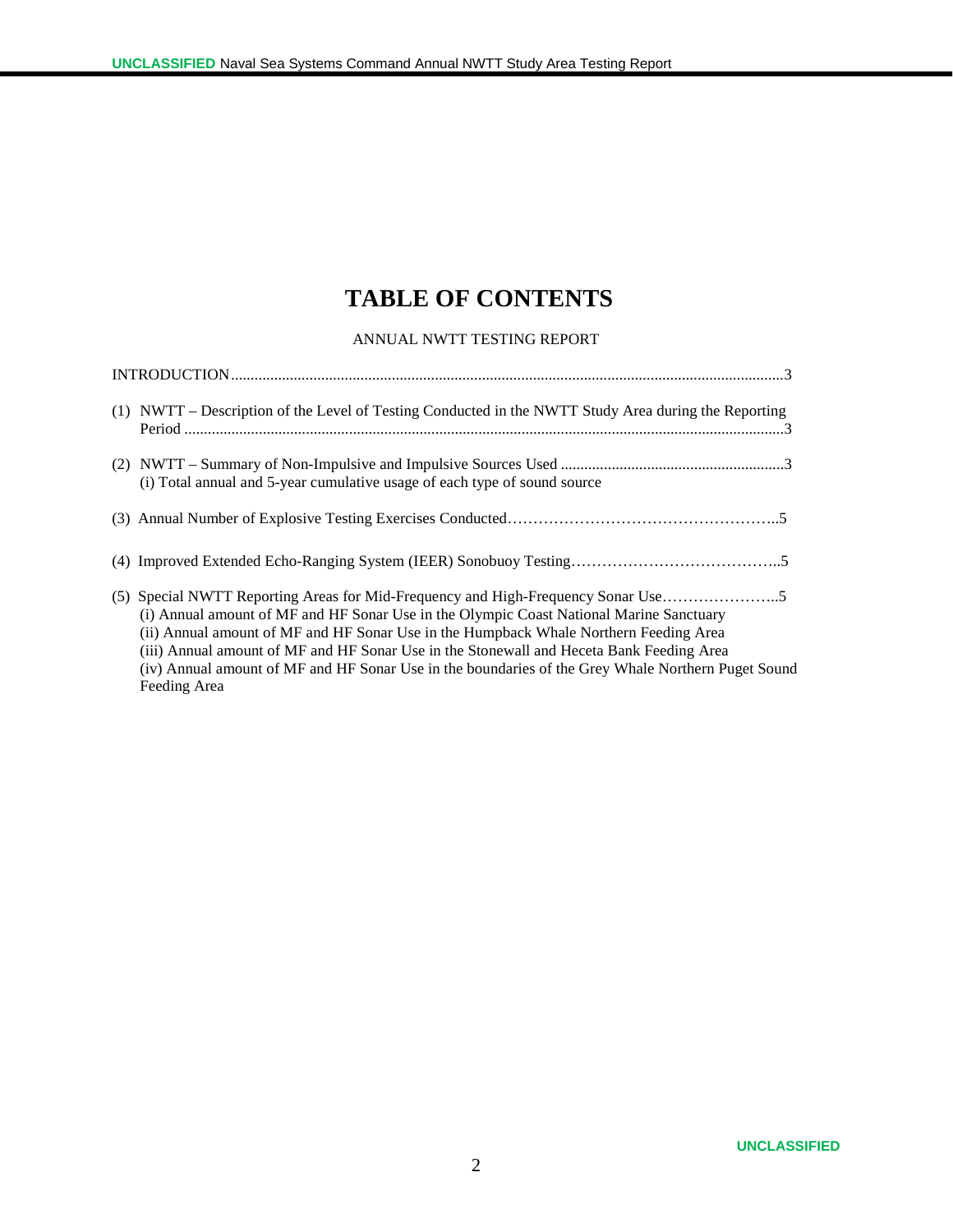# **NORTHWEST TRAINING AND TESTING ANNUAL TESTING REPORT**

# **INTRODUCTION**

The Naval Sea Systems Command prepared this Annual Testing Report covering the period from 09 November 2017 to 08 November 2018 in compliance with the National Marine Fisheries Service (NMFS) Final Rule under the Marine Mammal Protection Act (MMPA) for the Northwest Training and Testing (NWTT) Study Area.

In the NWTT Study Area Letter of Authorization "Requirements Annual Exercise and Testing Reports" are specified in paragraph 7(e).

The information in this Annual Testing Report represents the best practical data collection for this period.

# **(1)NWTT – Description of the Level of Testing Conducted in the NWTT Study Area during the Reporting Period**

The level of testing within the NWTT study area was low. Use of all authorized sound sources was well within the amounts described and analyzed in the NWTT EIS/OEIS and the NWTT Letter of Authorization

### **(2) NWTT – Summary of Non-Impulsive and Impulsive Sources Used**

#### **(i) Total annual and 5-year cumulative usage of each type of sound source**

This section summarizes total annual and cumulative 5-year usage of each type of sound source used within the NWTT study area.

|                 | <b>Authorized testing sound sources</b><br>50 CFR §218.144                       | <b>Authorized Amount</b><br>(09 Nov 17-<br>08 Nov 18) | <b>Actual Usage</b><br>(09 Nov 17-<br>08 Nov 18) | % Used of<br><b>Authorized</b><br><b>Amount</b> |
|-----------------|----------------------------------------------------------------------------------|-------------------------------------------------------|--------------------------------------------------|-------------------------------------------------|
|                 |                                                                                  | Active Acoustic Sources Used                          |                                                  |                                                 |
| LF4             | Low frequency sources from 180 dB up to<br>200 dB                                | 110 hours                                             | $\ast$                                           | $\ast$                                          |
| LF5             | Low frequency sources from 160 dB up to<br>180 dB                                | 71 hours                                              | $\ast$                                           | $\ast$                                          |
| MF1             | Hull-mounted sonars (e.g. SQS-53)                                                | 32 hours                                              | $\ast$                                           | $\ast$                                          |
| MF3             | Hull-mounted sonar (e.g. BQQ-10)                                                 | 145 hours                                             | $\ast$                                           | $\ast$                                          |
| MF4             | Helicopter dipping sonar (e.g. AQS-13/22)                                        | 10 hours                                              | $\ast$                                           | $\ast$                                          |
| MF5             | Acoustic sonobuoys (e.g. SSQ-62)                                                 | 273 items                                             | $\ast$                                           | $\ast$                                          |
| MF <sub>6</sub> | Underwater sound signaling devices<br>(e.g. MK 84 SUS)                           | 12 items                                              | $\ast$                                           | $\ast$                                          |
| MF8             | Other active sources greater than 200dB                                          | 40 hours                                              | $\ast$                                           | $\ast$                                          |
| MF9             | Other active sources from 180 dB up to 200<br>dB                                 | 1183 hours                                            | *                                                | ∗                                               |
| MF10            | Other active sources from 160 dB up to 180<br>dB                                 | 1156 hours                                            | $\ast$                                           | $\ast$                                          |
| <b>MF11</b>     | Hull mounted surface ship sonar with an<br>active duty cycle of greater than 80% | 34 hours                                              | $\ast$                                           | $\ast$                                          |
| <b>MF12</b>     | High duty cycle towed array sonars<br>$(e.g. HDC-VDS)$                           | 24 hours                                              | $\ast$                                           | $\ast$                                          |
| HF1             | Hull-mounted submarine sonar (e.g. BQQ-10)                                       | 161 hours                                             | $\ast$                                           | $\ast$                                          |
| HF3             | Other hull-mounted submarine sonars                                              | 145 hours                                             | $\ast$                                           | *                                               |
| HF <sub>5</sub> | Other active sources greater than 200dB                                          | 360 hours                                             | $\ast$                                           | $\ast$                                          |

#### **Table 2-1. Testing sound source usage within the NWTT Study Area by source bin**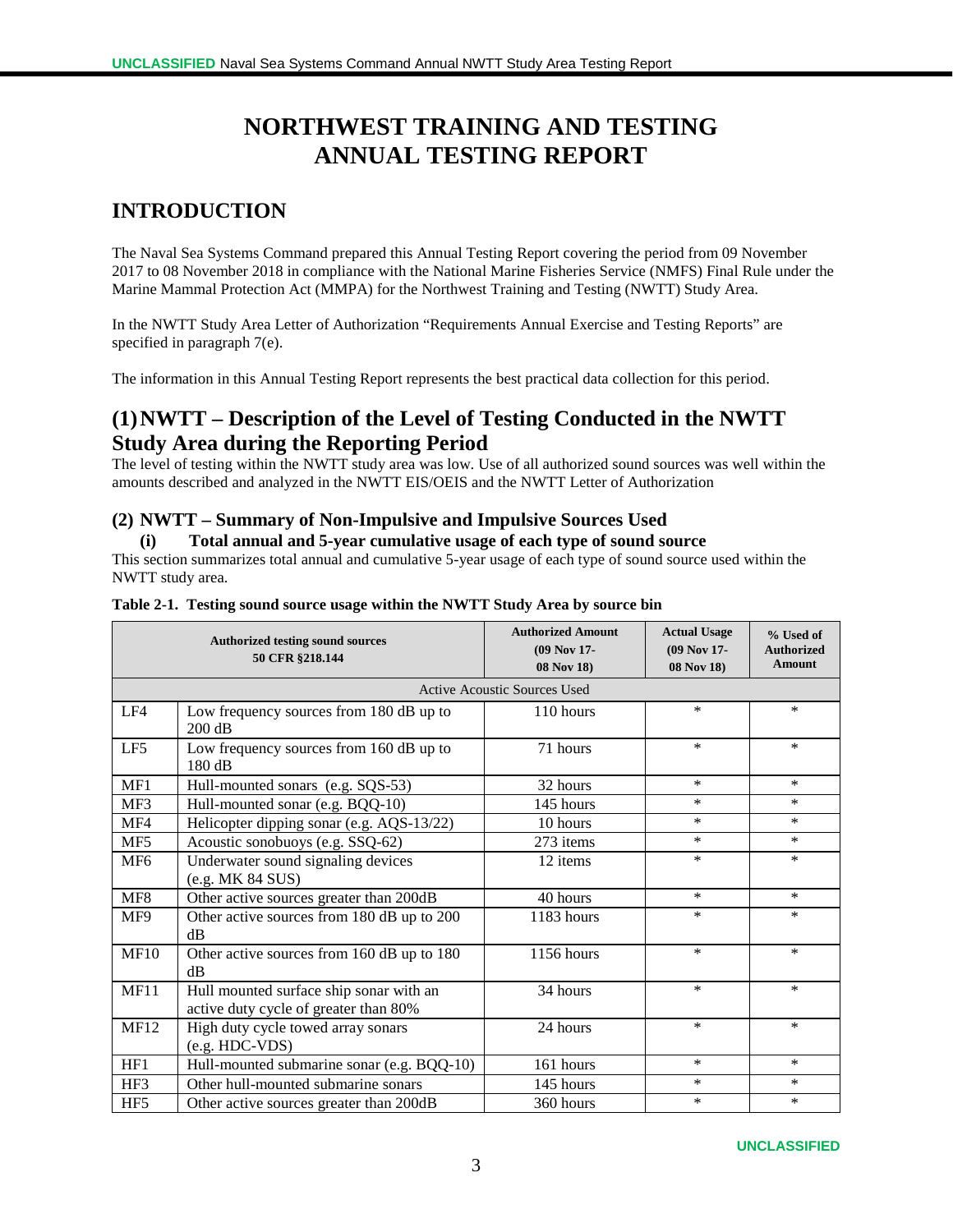| HF <sub>6</sub>  | Other active sources from 180 dB up to 200<br>$\rm dB$                                                           | 2099 hours                        | $\ast$           | $\ast$ |
|------------------|------------------------------------------------------------------------------------------------------------------|-----------------------------------|------------------|--------|
| VHF <sub>2</sub> | Active sources with a frequency greater than<br>100 kHz, up to 200 kHz with a source level<br>less than $200$ dB | 35 hours                          | $\ast$           | $\ast$ |
| ASW1             | Mid-frequency Deep Water Active<br>Distributed System (DWADS)                                                    | 16 hours                          | $\ast$           | $\ast$ |
| ASW <sub>2</sub> | Mid-frequency Multi-static Active Coherent<br>sonobuoy (e.g. SSQ-125)                                            | 170 items                         | $\ast$           | $\ast$ |
| ASW2             | Mid-frequency Multi-static Active Coherent<br>sonobuoy (e.g. SSQ-125)                                            | 64 hours                          | $\ast$           | $\ast$ |
| ASW3             | Mid-frequency towed acoustic<br>countermeasure (e.g. SLQ-25)                                                     | 444 hours                         | $\ast$           | $\ast$ |
| ASW4             | Mid-frequency expendable acoustic device<br>countermeasure (e.g. MK 3)                                           | 1182 devices                      | $\ast$           | $\ast$ |
| M <sub>3</sub>   | Mid-frequency acoustic modems (greater than<br>190 dB)                                                           | 1519 hours                        |                  |        |
| TORP1            | Lightweight torpedo (e.g. MK 46,/MK 54)                                                                          | 315 items                         | $\ast$           | ∗      |
| TORP2            | Heavyweight torpedo (e.g. MK48)                                                                                  | 299 items                         | $\ast$           | $\ast$ |
| SD <sub>1</sub>  | Swimmer detection sonars                                                                                         | 757 hours                         | $\ast$           | $\ast$ |
| SAS <sub>2</sub> | HF SAS Systems                                                                                                   | 798 hours                         | $\ast$           | $\ast$ |
|                  | Explosive sources used                                                                                           |                                   |                  |        |
| E <sub>3</sub>   | $>0.5$ lb. to 2.5 lb. NEW                                                                                        | 72 detonations                    | $\mathbf{0}$     | 0%     |
| E4               | $>2.5$ lb, to 5 lb. NEW                                                                                          | 140 detonations<br>(70 sonobuoys) | $\Omega$         | 0%     |
| ${\rm E}8$       | >60 lb. to 100 lb. NEW                                                                                           | 3 detonations                     | $\boldsymbol{0}$ | 0%     |
| E11              | $>500$ lb. to 650 lb. NEW                                                                                        | 3 detonations                     | $\mathbf{0}$     | 0%     |

\*Information is presented in the classified version of this report.

|  | Table 2-2. 5-year cumulative testing sound source usage within the NWTT Study Area by source bin |  |  |  |  |  |
|--|--------------------------------------------------------------------------------------------------|--|--|--|--|--|
|  |                                                                                                  |  |  |  |  |  |

| Sound<br><b>Source</b><br><b>Bin</b> | Year 1<br><b>Actual</b><br><b>Usage</b><br>$(09$ Nov<br>$15 -$<br>$08$ Nov<br>16) | Year 2<br><b>Actual</b><br><b>Usage</b><br>$(09$ Nov<br>$16-$<br>08 Nov<br>17) | Year 3<br><b>Actual</b><br><b>Usage</b><br>$(09$ Nov<br>$17 -$<br><b>08 Nov</b><br>18) | Cumulativ<br>5-yr Authorized Amount<br>$(09$ Nov 15-<br>08 Nov 20)<br><b>08 Nov 18</b> ) |        | % Used<br>of $5-yr$<br><b>Authoriz</b><br>ed<br><b>Amount</b> |
|--------------------------------------|-----------------------------------------------------------------------------------|--------------------------------------------------------------------------------|----------------------------------------------------------------------------------------|------------------------------------------------------------------------------------------|--------|---------------------------------------------------------------|
|                                      |                                                                                   |                                                                                |                                                                                        | Active Acoustic Sources Used During Annual Testing                                       |        |                                                               |
| LF4                                  | $\ast$                                                                            | *                                                                              | *                                                                                      | 550 hours                                                                                | *      | $\ast$                                                        |
| LF5                                  | $\ast$                                                                            | $\ast$                                                                         | *                                                                                      | 355 hours                                                                                | *      | $\ast$                                                        |
| MF1                                  | $\ast$                                                                            | *                                                                              | *                                                                                      | 160 hours                                                                                | $\ast$ | $\ast$                                                        |
| MF3                                  | $\ast$                                                                            | $\ast$                                                                         | *                                                                                      | 725 hours                                                                                | *      | $\ast$                                                        |
| MF4                                  | $\ast$                                                                            | *                                                                              | *                                                                                      | 50 hours                                                                                 | $\ast$ | $\ast$                                                        |
| MF5                                  | $\ast$                                                                            | $\ast$                                                                         | *                                                                                      | 1365 items                                                                               | $\ast$ | $\ast$                                                        |
| MF <sub>6</sub>                      | $\ast$                                                                            | *                                                                              | *                                                                                      | 60 items                                                                                 | $\ast$ | $\ast$                                                        |
| MF <sub>8</sub>                      | $\ast$                                                                            | *                                                                              | *                                                                                      | 200 hours                                                                                | *      | *                                                             |
| MF9                                  | $\ast$                                                                            | *                                                                              | *                                                                                      | 5915 hours                                                                               | *      | *                                                             |
| MF10                                 | $\ast$                                                                            | $\ast$                                                                         | $\ast$                                                                                 | 5780 hours                                                                               | $\ast$ | $\ast$                                                        |
| <b>MF11</b>                          | $\ast$                                                                            | $\ast$                                                                         | *                                                                                      | 170 hours                                                                                | *      | $\ast$                                                        |
| MF <sub>12</sub>                     | $\ast$                                                                            | *                                                                              | *                                                                                      | 120 hours                                                                                | $\ast$ | *                                                             |
| HF1                                  | *                                                                                 | *                                                                              | *                                                                                      | 805 hours                                                                                | *      | *                                                             |